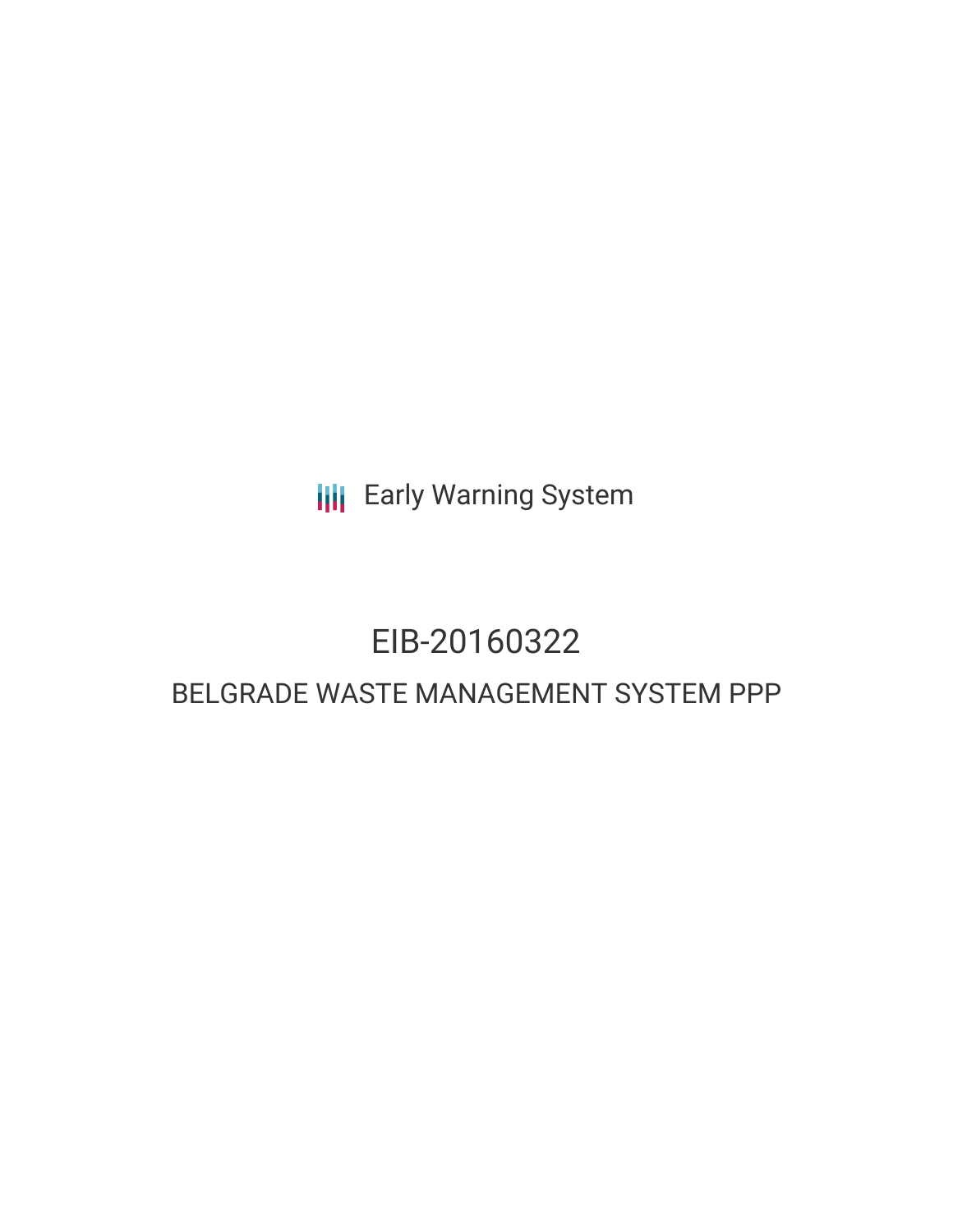## **Quick Facts**

| Serbia                             |
|------------------------------------|
| Belgrade                           |
| European Investment Bank (EIB)     |
| Proposed                           |
|                                    |
| <b>CITY OF BELGRADE</b>            |
| Construction, Water and Sanitation |
| Loan                               |
|                                    |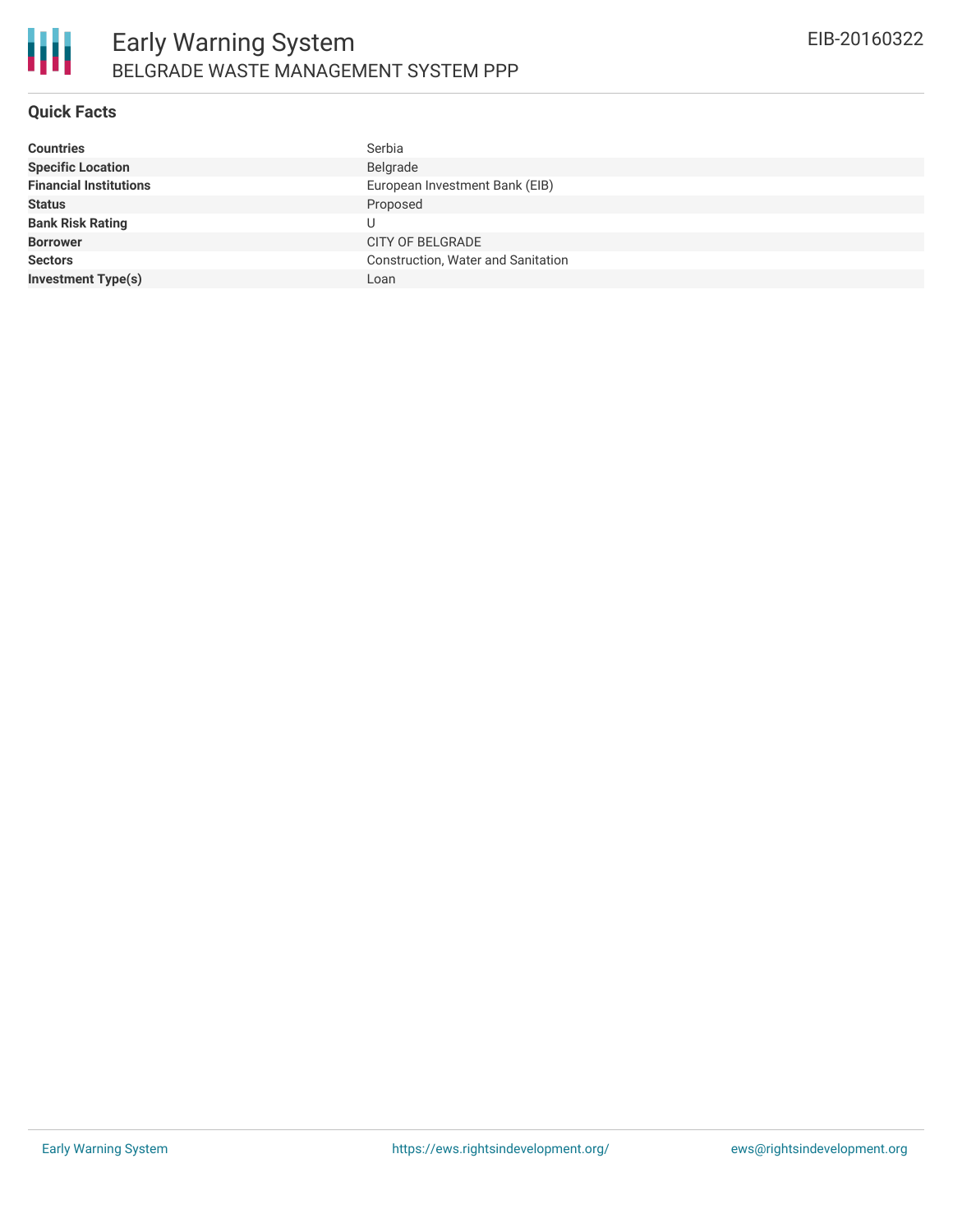

# **Project Description**

This project finances the design, construction, operation and maintenance of integrated waste management treatment facilities in the City of Belgrade, to be financed on a PPP (public–private partnership) structure.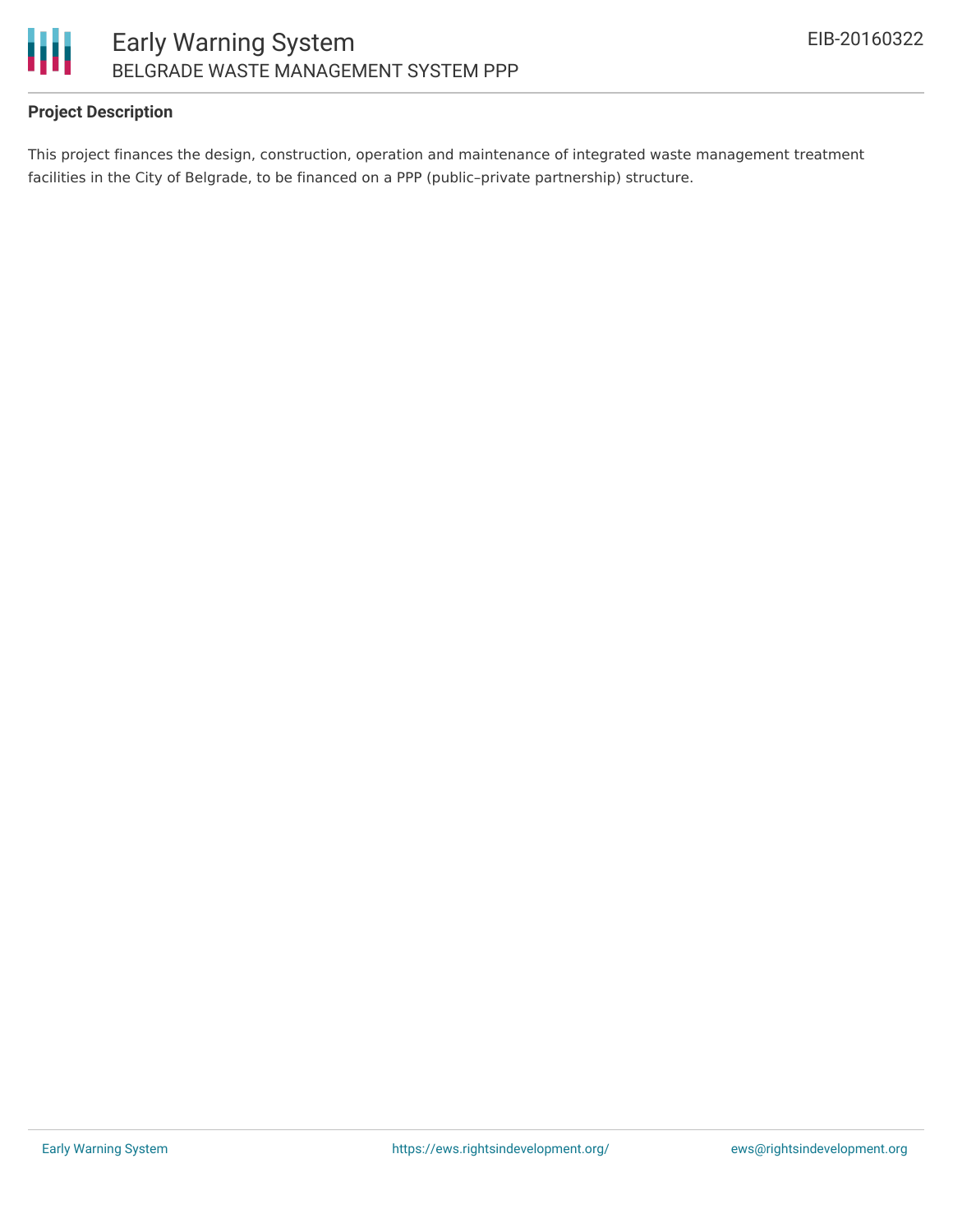# 朋 Early Warning System BELGRADE WASTE MANAGEMENT SYSTEM PPP

## **Investment Description**

European Investment Bank (EIB)